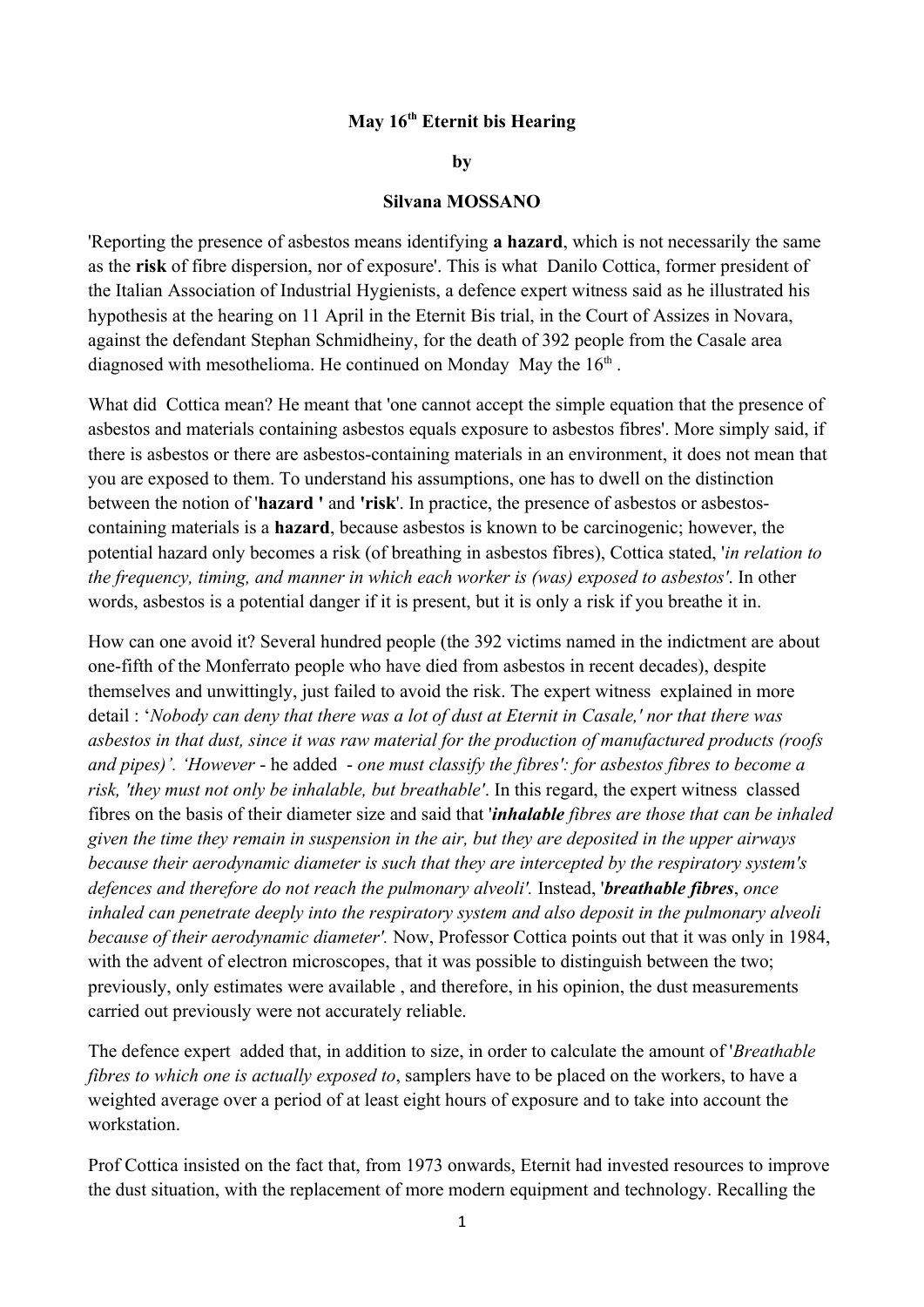report of the defence expert before him, engineer Giuseppe Nano, he points out that the investments had produced '*beneficial results in terms of exposure'*. He recalled the switch from dry processing, which was certainly more dangerous, to wet and closed-loop processing, implemented in 1974; the replacement of jute bags with paper ones, then synthetic jute and then plastic, which were more protective. He admits that, '*the operations that could give rise to dust formation were those of fixing shaping elements, essentially consisting of the removal of burrs from the ends, which could be carried out manually on semi-fresh material or mechanically on dry material, using machine tools'*. One example: the cleaning of pipe burrs, from which came the 'powder' containing crocidolite, the dreadful 'blue asbestos'. But the consultant does not see a great risk even in these operations, because 'the lathes were manned by localised suction'.

In any case, Prof Cottica recalls, Schmidheiny sent Dr Klaus Robock, Head of the Neuss laboratory and the Swiss entrepreneur's trusted scientist, to inspect the Casale plant. Prof Cottica documented that visit between 29 January and 2 February 1976. Dr Robock went to Casale, observed, took dust measurements and stated the goal of self-regulating the concentration to 0.5 asbestos fibres per cubic centimetre, lower than the 2 fibres per cubic centimetre required by internationally proposed standards. Where, then, he found critical points, he provided indications to correct them, even with explicit drawings or with the precise indications, for example, of more protective masks than those already adopted. In a report dated 23 February 1976 and sent to the then plant manager Luigi Reposo, Robock pointed out, as we learnt from a slide projected by consultant Prof Cottica, that *'the values measured were on the whole good; results of the measurements indicated training and preventive activities as a priority to focus on, given the operational situations (maintenance and cleaning) that could be improved by making employees more aware'*. That was February 1976. One has to wonder why three months later, in May 1976, Schmidheiny felt the urgency to summon the top managers of the Eternit group to Neuss, to whom he represented a "*catastrophic*" situation (CEO Leo Mittelholzer's exact words) leaving them all literally "*in state of shock*". Did Robock provide Schmidheiny with a different report? If he had read the report sent to Reposo, what reason would he have had to frighten - '*shock*' - his top collaborators by the *'overall good values'* found at Eternit in Casale? Professor Cottica also pointed out that *'the main strategy of the Eternit Group was to replace asbestos in production as quickly as possible by placing new asbestos-free products on the market: therefore, in short, to completely abandon the use of asbestos fibres'*. He must have thought so, but unfortunately did not do so, despite having repeatedly suggested the intention with the Casale public administrators who, at one point, felt they were being taken for a ride. The defence expert concluded that *'all the data show a drastic decrease in the levels of exposure (to asbestos) in line with the improvements introduced at the Eternit plant in the period 1973-1982'*.

**And yet, there have been deaths**. Lots. The dead speak to us, lives marked by names and identities. One can guess the defence's line: the fault of those who fell ill, after a long latency period, lies with those who managed Eternit before 1976 (and who are now dead). One cannot precisely define the moment when an asbestos exposure proved fatal and triggered carcinogenesis in different individuals. It may or may not have happened during the Schmidheiny period, according to the defence consultants.

At the hearing on Monday 16 May, **expert witness Prof Pierluigi Nicotera, Professor of Neurodegenerative Diseases at the University of Bonn,** director and member of European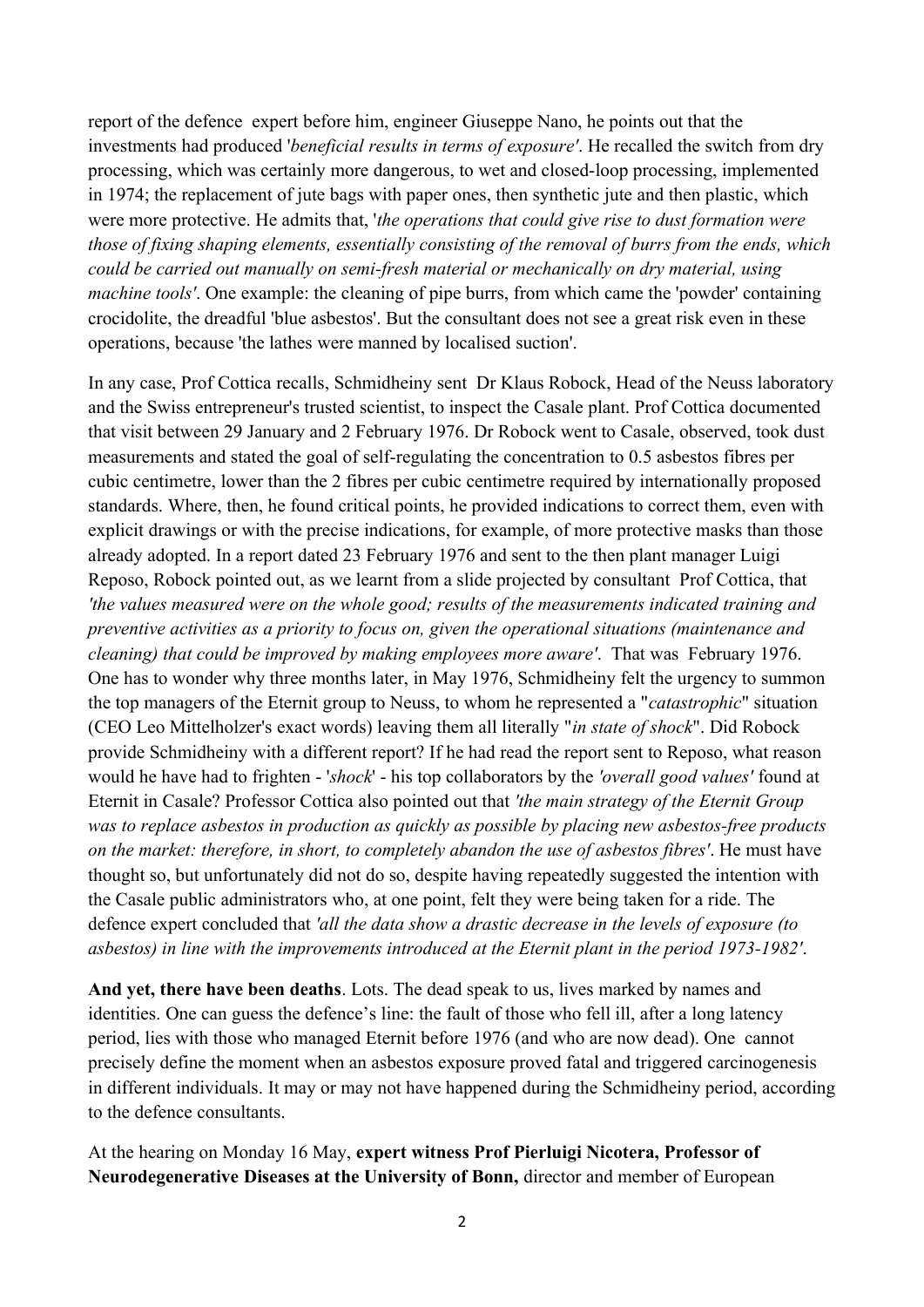scientific academies, university lecturer and expert in toxicology at major institutes in Germany and Sweden, gave a very complex technical report to answer the question put to him by the defence lawyers Astolfo Di Amato and Guido Carlo Alleva: in the light of current knowledge what mechanisms lead to the formation of mesotheliomas in individuals exposed to asbestos,? With a long and complex explanation, the consultant stated that carcinogenesis, i.e. the process that leads to the development of mesothelioma, is not gradual and is not affected by prolonged and progressive exposure to asbestos fibres. According to Prof Nicotera's thesis, it occurs in a single catastrophic event; that is, a cell in our organism undergoes a genetic catastrophe, called 'chromothripsis' in one go, producing a shattering of our DNA'. In other words, the asbestos fibre arrives in our organism that hits a cell and alters it, giving rise to the so-called 'precursor cell' of the tumour that then reproduces and, over time, gives rise to the tumour mass. According to Professor Nicotera, 'exposure to asbestos fibres is undoubtedly a key factor that leads to the onset of mesotheliomas', in the sense that it can induce that catastrophic event called 'chromothripsis', but, in his opinion, this cell catastrophe could be favoured by a genetic predisposition. In any case, he pointed out, 'it is not possible to identify the moment at which the initial event in the development of mesothelioma occurs' and insisted that 'multiple exposures are not necessary'. This would seem to be inconsistent with what the other consultant Prof Cottica stated, as he stated that asbestos is carcinogenic precisely '*in relation to the frequency, time and manner in which each worker is (goes) to perform his or her duties'*. For Prof Nicotera, the initial exposure is meaningful and 'guilty' one. Subsequent exposures ones for those who continued to work or live in an environment where asbestos was present have no impact whatsoever.

There is another part of the scientific community, shared by the consultants of the public prosecutor's office appointed by the prosecutors Gianfranco Colace and Maria Giovanna Compare, who take the opposite view. At the recent conference held in Rome, in the Senate, on 13 May, the position of the Italian Association of Epidemiology was reported: that is, that a higher cumulative exposure entails a greater risk of developing cancer and anticipating its manifestation. "*The hypothesis according to which it is only the first fibre that counts to develop mesothelioma is no longer heard in any scientific forum, except in the courtrooms, where it continues to be reproposed,*' was stated in Rome: '*Were one to uphold it in defending your University thesis, you would be sent down! .* Professor Nicotera then concluded by stating that the event of '*chromothripsis together with a genetic predisposition would explain the relative rarity of mesothelioma in subjects exposed'* (to asbestos).

Without wanting to undermine the concept of 'rarity' in the scientific sphere, let us simply refer the facts and figures of the Eternit Bis trial, because this is the substance on which the Assize Court will have to deal with: we observe that, in a community of just over 30 thousand residents (in the main town, plus a few thousand in the surrounding villages), it is difficult to consider an incidence - for the moment unstoppable - of about fifty new cases a year as 'rare' . Let us reiterate what has already been pointed out on other occasions: elsewhere, where asbestos was physiologically present until the 1992 ban (old brake 'pads', fireproof clothing, the insulation of irons and other industrial equipment, building roofs, piping, chimneys), deaths from mesothelioma have occurred, but not as many as in the Monferrato area of Casale.

Something different, has happened, or was caused in Casale.